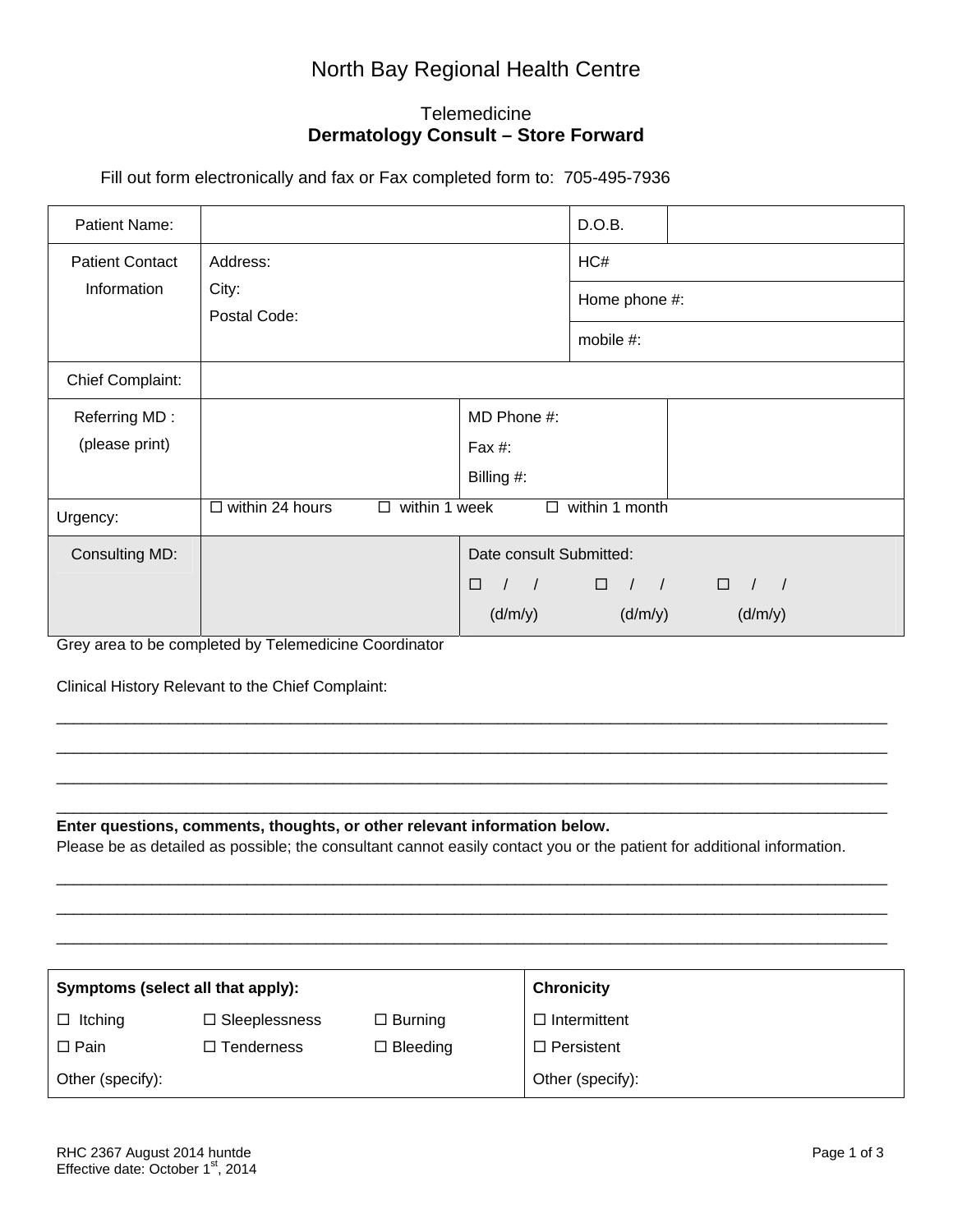| <b>Relieving Factors:</b><br><u> 1989 - Johann Barbara, martxa alemaniar amerikan basar da da a shekara a shekara a shekara a shekara a shekar</u>                      | <b>Exacerbating Factors:</b>                                                     |
|-------------------------------------------------------------------------------------------------------------------------------------------------------------------------|----------------------------------------------------------------------------------|
| Recent environmental exposure:                                                                                                                                          | <b>Recent Travel (locations &amp; dates):</b>                                    |
| Treatment/Medication Tried for this condition:<br><u> 1919 - Johann John Stone, martin film fan de ferske fan de ferske fan de ferske fan de ferske fan de ferske f</u> | Response:<br>$\Box$ Improved<br>□ No Change<br>□ Worsened                        |
| <b>Colour of the skin:</b>                                                                                                                                              |                                                                                  |
| □ African American<br>□ Caucasian<br>□ Middle Eastern<br>$\Box$ Hispanic or Latino<br>Country of Origin:_______________________                                         | $\square$ East Asian<br>□ Native American<br>□ South Asian                       |
| <b>Prior Medical Condition</b>                                                                                                                                          |                                                                                  |
| $\Box$ Eczema<br>□ Skin Cancer<br>□ Hay Fever/Rhinitis<br>$\Box$ Psoriasis<br>$\Box$ Hyperhidrosis<br>□ Autoimmune disease                                              | $\Box$ Prior skin surgery<br>□ Acne/Rosacea<br>Other (specify): ________________ |
| Other Relevant Health problems:                                                                                                                                         | <b>Risk Factors:</b>                                                             |
| Current medications:                                                                                                                                                    | Drug and/or environmental allergies:                                             |